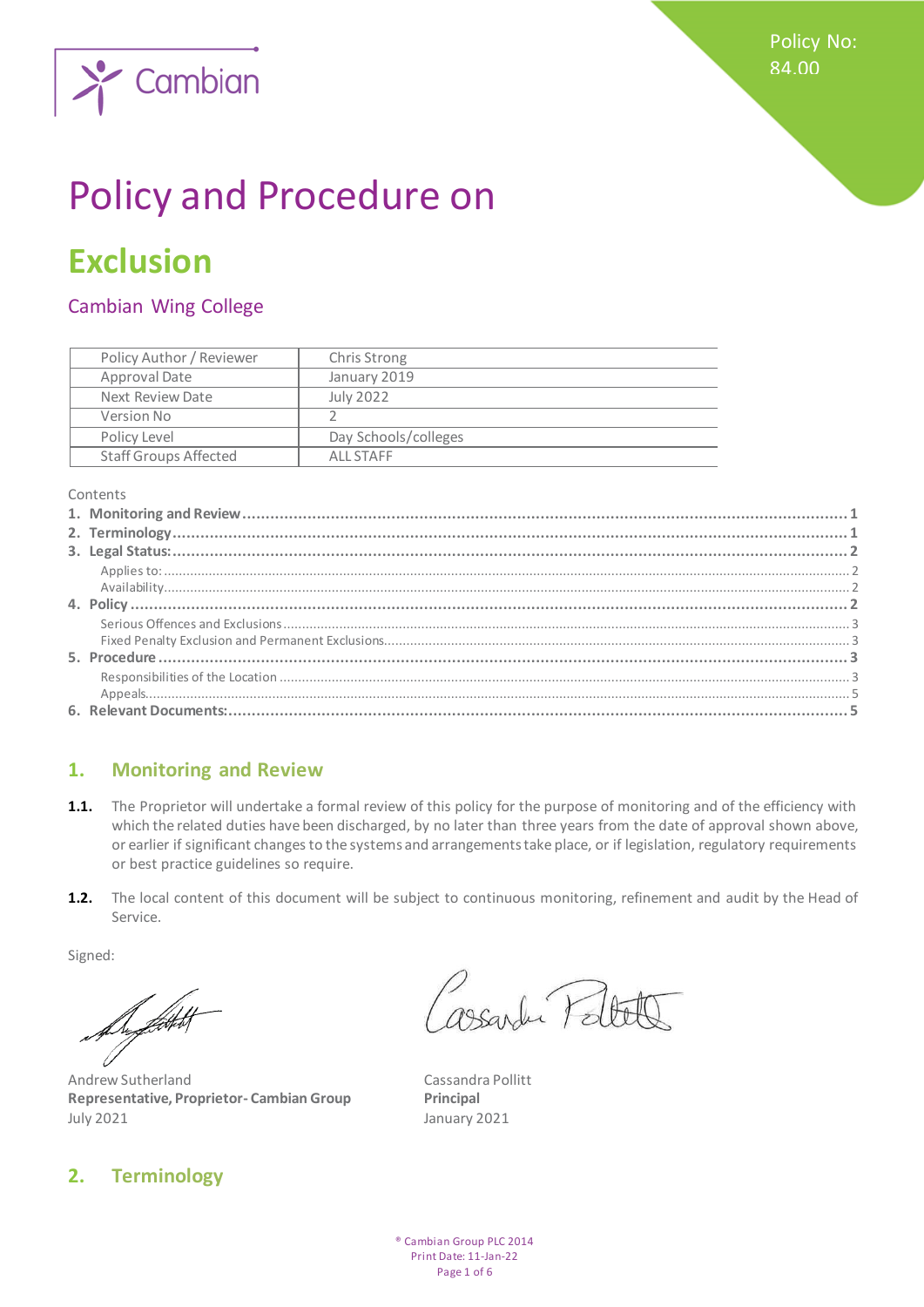

#### 2.1. Our aim is to use consistent terminology throughout this policy and all supporting documentation as follows:

| 'Establishment' or 'Location          | this is a generic term which means the Children's<br>Home/school/college. Cambian Wing College is a college.                                                                                                                                                                 |
|---------------------------------------|------------------------------------------------------------------------------------------------------------------------------------------------------------------------------------------------------------------------------------------------------------------------------|
| Individual                            | means any child or young person under the age of 18 or young<br>adult between the ages of 18 and 25. At Cambian Wing College<br>we have young people attending and/or residing between the<br>ages of 16-25.                                                                 |
| <b>Service Head / Head of Service</b> | This is the senior person with overall responsibility for the<br>Location. At Cambian Wing College this is the Principal who is<br>Cassandra Pollitt. * dual registered locations need to include<br>Service Head and Registered Manager if they are not the same<br>person. |
| <b>Key Worker</b>                     | Members of staff that have special responsibility for Individuals<br>residing at or attending the Establishment.                                                                                                                                                             |
| Parent, Carer, Guardian               | means parent or person with Parental Responsibility                                                                                                                                                                                                                          |
| <b>Regulatory Authority</b>           | Regulatory Authority is the generic term used in this policy to<br>describe the independent regulatory body responsible for<br>inspecting and regulating services. At Cambian Wing College this<br>is Ofsted.                                                                |
| <b>Social Worker</b>                  | This means the worker allocated to the child/family. If there is no<br>allocated worker, the Duty Social Worker or Team Manager is<br>responsible.                                                                                                                           |
| <b>Placing Authority</b>              | Placing Authority means the local authority/agency responsible<br>for placing the child or commissioning the service                                                                                                                                                         |
| <b>Staff</b>                          | Means full or part-time employees of Cambian, agency workers,<br>bank workers, contract workers and volunteers.                                                                                                                                                              |

## <span id="page-1-0"></span>3. Legal Status:

**3.1.** Regulatory Requirements, Part 3, Paragraph 9 and Exclusion Element of Part 6 (24)(3) of the Education (Independent School Standards) (England) Regulations 2010

#### <span id="page-1-1"></span>**Applies to:**

- **3.2.** the whole Location, out of school care and all other activities provided by the Location, inclusive of those outside of the normal hours;
- <span id="page-1-2"></span>**3.3.** all staff (teaching and support staff), students on placement, the proprietor and volunteers working in the Location.

#### **Availability**

**3.4.** This policy is made available to parent/guardian/carer, staff and pupils in the following ways: via the Location website (if applicable), and on request a copy may be obtained from the Location Office.

#### <span id="page-1-3"></span>4. Policy

**4.1.** Ultimate sanctions are Fixed Term and Permanent Exclusions. Neither sanction is used lightly. Only the Head Teacher has the power to exclude a child. If the Headteacher excludes an Individual, the parent/guardian/carer are informed

Next Review Date: Jul 2022 Policy Name: Exclusions Date: Feb 2019 Print Date: 11-Jan-22 Page 2 of 6 Reviewed: Feb 2019

Version: 2 
2 
<br>
Policy Name: Exclusions

Next Review Date: International Policy Name: Exclusions

Next Review Date: Feb 2019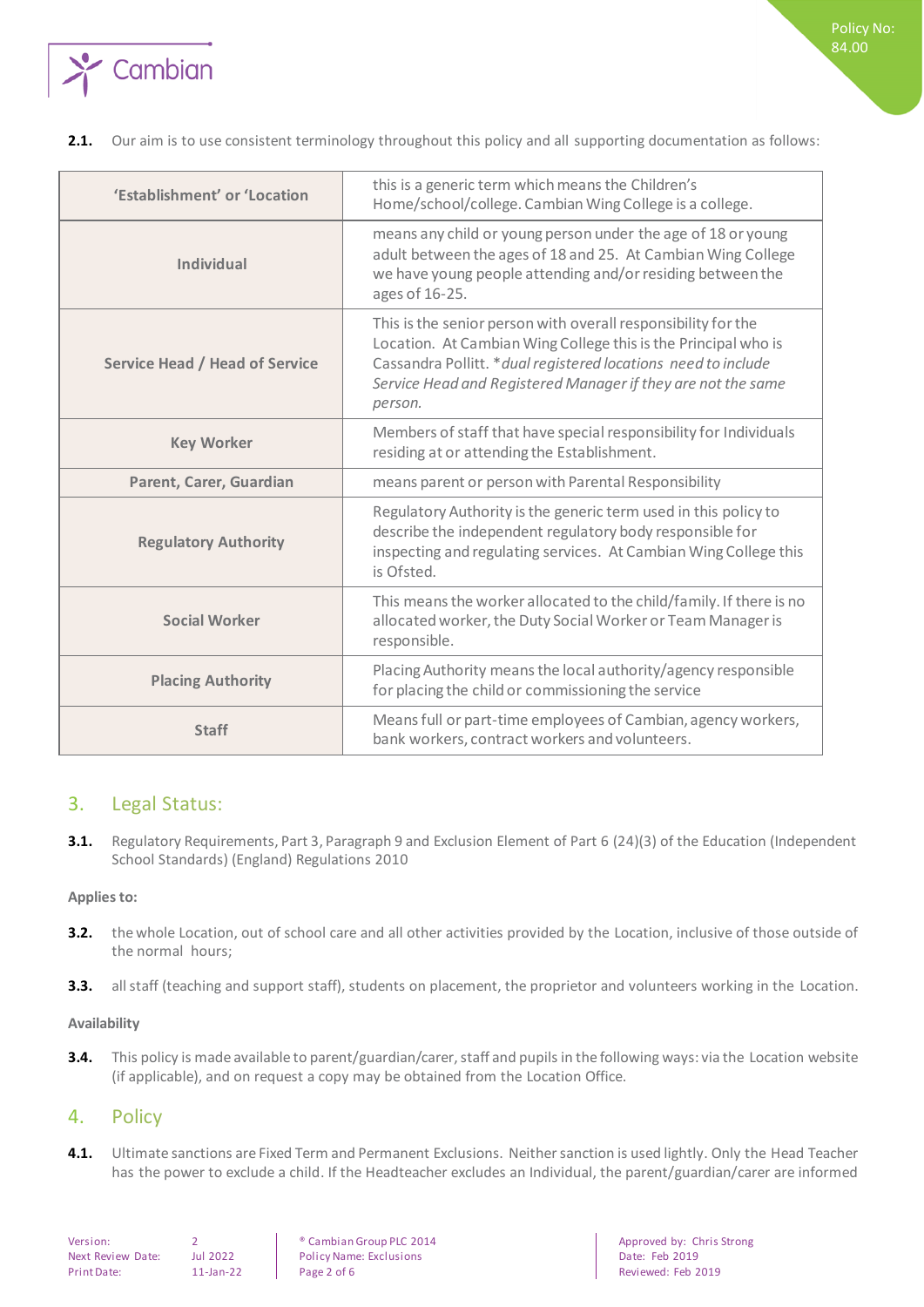

Policy No: 84.00

#### <span id="page-2-0"></span>**Serious Offences and Exclusions**

- **4.2.** Serious offences are those that may have a significant impact on the individual or others at the Location. Examples include:
	- extreme or persistent bullying, racism or harassment;
	- stealing:
	- extreme or persistent violence, actual or threatened, against a pupil or member of staff;
	- sexual abuse, assault or activity;
	- smoking, illegal drugs (possession and/or use) or alcohol (consumption or possession)
	- persistently absconding;
	- repeated damage to school property;
	- dangerous behaviour (climbing on the roof, absconding from site)
	- carrying an offensive weapon.

#### <span id="page-2-1"></span>**Fixed Penalty Exclusion and Permanent Exclusions**

- **4.3.** We will apply our behaviour policies in a consistent, rigorous and non-discriminatory way and all areas of application of these policies will be monitored routinely. Ultimate sanctions are:
	- Fixed Term Exclusion (suspension)
	- **•** Permanent Exclusion
- **4.4.** Neither sanction is used lightly. The power to suspend an Individual can only be exercised by the Head of service in consultation with the Regional Lead. If the Head of service excludes a pupil, the parent/guardian/carer are informed immediately, giving reasons for the exclusion. At the same time, the Head of Service makes it clear to the parent/guardian/carer that they can, if they wish, appeal against the decision to the Cambian Board The location informs the parent/guardian/carers how to make any such appeal. It is the responsibility of the Proprietor to monitor the rate of exclusions, and to ensure that the school policy is administered fairly and consistently.

#### <span id="page-2-2"></span>5. Procedure

- Parent/guardian/carers must be informed immediately by phone with a follow up letter.
- Social worker to be informed on the same day via email or phone call with a follow up letter.
- A copy of a sheet entitled 'Advice for Parents/Carers' will be attached to the letter.
- Parent/guardian/carers/social workers must be notified of their right to appeal.
- Ensure that arrangements are in place for work to be sent home.
- Arrangements will be made for a return to school/collegeschool/college interview that includes the parents/carers.
- A re-integration support plan will be put in place (if appropriate) and always after more than one exclusion
- **5.1.** All cases of exclusion will be treated in the strictest confidence on a need to know basis and are not to be discussed outside the school

#### <span id="page-2-3"></span>**Responsibilities of the Location**

- **5.2.** Before resorting to exclusion the Location will implement a range of alternative solutions such as;
	- 5.2.1. Utilising a restorative justice approach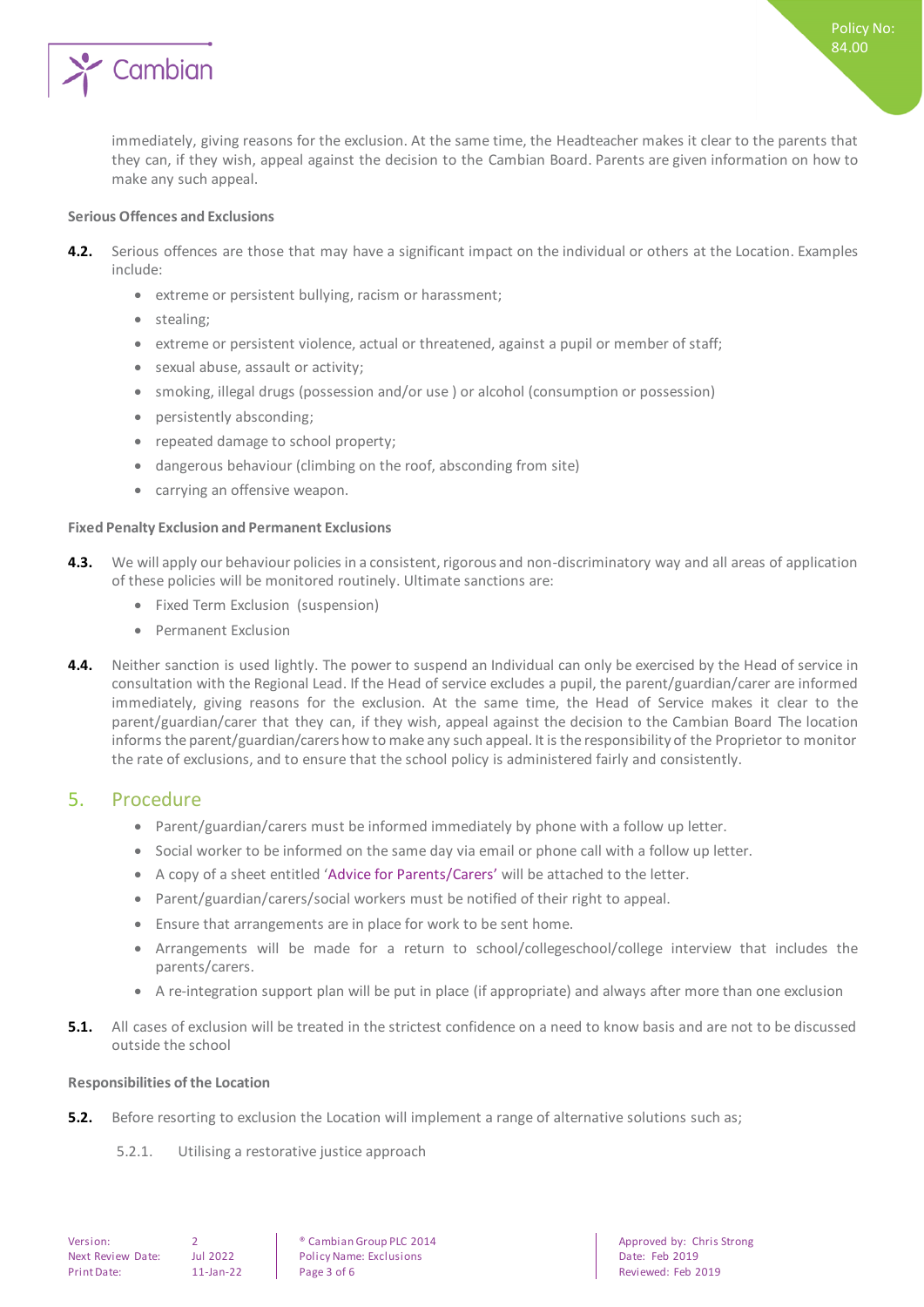

- 5.2.2. Working closely with parent/carer/clinical team to address underlying causes of the behaviour
- 5.2.3. Targeted programme of pastoral support
- 5.2.4. Implementation of personalised reward system
- **5.3.** Cambian Wing College:
	- requires all staff to use positive strategies for handling any unacceptable behaviour by helping Individuals find solutions in ways that are appropriate for their ages and stages of development;
	- acknowledges that such solutions might include, for example, acknowledgement of feelings, explanation as to what was not acceptable and supporting Individuals to gain control of their feelings so that they can learn a more appropriate response;
	- ensures that there are sufficient resources and activities available so that Individuals are meaningfully occupied without the need for unnecessary conflict over sharing and waiting for turns;
	- supports each child in developing self-esteem, confidence and feelings of competence;
	- avoids creating situations in which Individuals receive adult attention only in return for unacceptable behaviour;
	- explains the effect of unacceptable behaviour, making it clear to the child that it is the behaviour that is unacceptable, and not the person.
- **5.4.** When Individuals behave in unacceptable ways, we help them to understand the outcomes of their actions and support them in learning how to cope more appropriately. We provide opportunities for Individuals to learn how to interpret and cope with feelings, listening to them and offering the necessary support to enable them to verbalise their own frustrations, hurts and disappointments. We do not shout or raise our voices in a threatening way to respond to Individual's unacceptable behaviour. We do not use techniques intended to single out and humiliate individual Individuals. Corporal punishment, which is strictly forbidden at Cambian Wing College, is a criminal offence.
- **5.5.** Under the Equality Act 2010 schools must not discriminate against, harass or victimise pupils because of their sex, race, disability, religion or belief, sexual orientation, because of pregnancy/maternity or because of a gender reassignment. For disabled children, this includes a duty to make 'reasonable adjustments' to policies and practices.
- **5.6.** There are certain groups of pupils with additional needs who are particularly vulnerable to exclusion. This includes pupils with Statements of Special Educational Needs (SEN) or an Education, Health & Care Plan (EHCP) and 'looked after' children. Head teachers should, as far as possible, avoid permanently excluding any pupil with a statement of SEN or EHCP or a 'looked after' child. Schools should engage proactively with parents in supporting the behaviour of pupils with additional needs. In relation to 'looked after' children, schools should co-operate proactively with foster carers or children's home workers and the Local Authority that looks after the child. Where a school has concerns about behaviour, or risk of exclusion, of a child in one of these vulnerable groups, it should, in partnership with others (including the Local Authority as necessary), consider what additional support or alternative placement may be required. This should involve assessing the suitability of support for a pupil's SEN. Where a pupil has a statement of SEN or EHCP, schools should consider requesting an early annual review or interim / emergency review.
- **5.7.** Where reasonable adjustments to policies and practices have been made to accommodate a pupil's needs and to avoid the necessity for exclusion as far as possible, exclusion may be justified if there is a material and substantial reason for it. An isolated incident whereby allowing the pupil to remain in school would seriously harm the education or welfare of the pupil or others in school may be such a reason. The decision to exclude for a fixed term will be notified to the parent in writing with reasons. If the Location determines that a child should be excluded for a fixed period, the Headteacher will provide the parent in writing with information as to:
	- the period of the Fixed Term Exclusion;
	- the arrangements, such as setting work, to allow the child to continue their education during the Fixed Term Exclusion.
- **5.8.** It is unlawful to exclude or to increase the severity of an exclusion for a non-disciplinary reason. For example it would be unlawful to exclude a pupil simply because they have additional needs or a disability that the school feels it is

Next Review Date: Jul 2022 | Policy Name: Exclusions | Date: Feb 2019 Print Date: 11-Jan-22 Page 4 of 6 Reviewed: Feb 2019

Version: 2 ® Cambian Group PLC 2014 Approved by: Chris Strong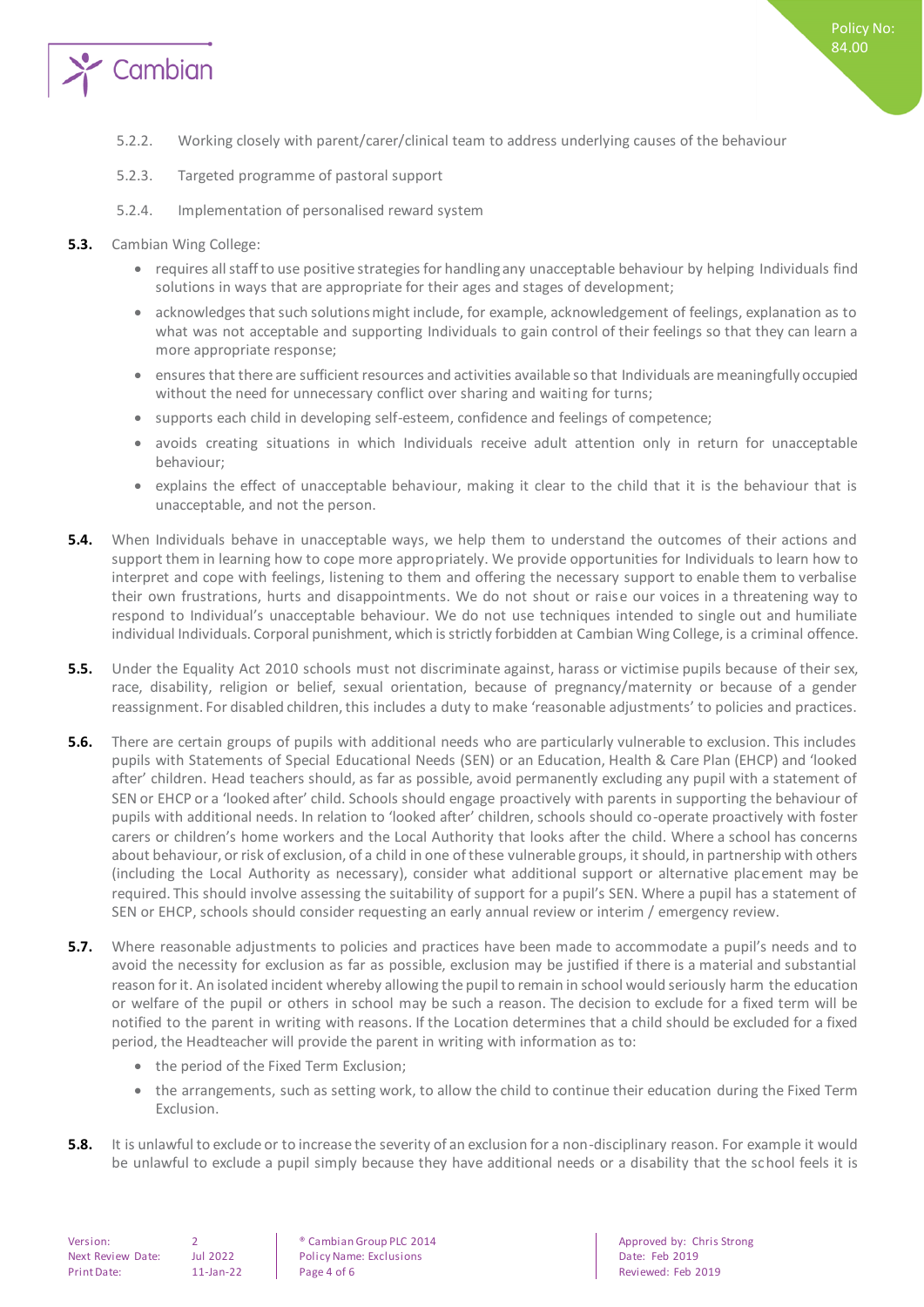

Policy No: 84.00

- **5.9.** If the Head of service commences an investigation which may lead to a permanent exclusion the Headteacher must inform the parent/guardian/carers without delay. This will ideally be done by telephone and the telephone call will be followed by a letter within one school day. The letter will include information about:
	- the nature of the offence(s) and the results of any investigation to date;
	- that the sanction of a permanent exclusion may be imposed;
	- the parent/guardian/carers' right to state their case to the Head Teacher and if that is not satisfactory then to the Advisory Board and whom they should contact to do this, including the latest date that the parent/guardian/carers may give a written statement to the discipline committee;
	- the parent/guardian/carers right to see their child's record. The Head Teacher must comply within 15 school days, although in exclusion cases compliance should be as prompt as is practicably possible.
- **5.10.** If the Head of Service decides (after completing the investigation or as a result of new evidence and further investigation) that it is necessary to extend a fixed Term Exclusion or to convert it into a Permanent Exclusion, the Head Teacher will write again to the parent/guardian/carers with the reasons for this decision. The decision to exclude a pupil permanently will only be taken as a last resort when a wide range of strategies for dealing with disciplinary offences has been employed to no avail or is an exceptional 'one-off' offence has been committed. parent/guardian/carers co-operation forms part of the contract between the Location and all the parent/guardian/carers at the Location. The correspondence will be easily intelligible and in plain English.

#### <span id="page-4-0"></span>**Appeals**

- **5.11.** If parent/guardian/carers wish to appeal the exclusion then they must do so in writing to the Proprietors within one week of the letter notifying the parents or guardians of the exclusion. The Proprietors will establish an Appeal Panel to consider the appeal.
- **5.12.** The Appeal Panel will normally convene within three weeks (guidance is 15 working days I know it is the same, however 15 working days is better terminology) of the receipt of the letter requesting the appeal. The panel will consist of…….. No-one on the panel will have had any prior involvement with the decision making process surrounding the exclusion. If appropriate the proprietor will appoint a SEN expert to advise the review panel. The parents or guardian may bring a representative to the meeting. All letters and documents provided as evidence by the Head Teacher, shall be made available to the parents or guardian prior to the hearing. The parent/guardian/carers or their representative may ask questions of the Head Teacher or may raise any relevant matter for the consideration of the Panel. The Panel may call for any further information it requires. No evidence or argument shall be presented to the Panel in the absence either of the parent/guardian/carers or their representative, or in the absence of the Head Teacher, who is the Proprietor. At the conclusion of the hearing, the Panel shall retire to consider what recommendation it may make. The Panel may recommend:
	- The exclusion is confirmed
	- The exclusion is rescinded
	- The exclusion be rescinded and replaced with an alternative sanction.
- **5.13.** However, the final decision will always rest with the Location Proprietors, who may or may not accept the recommendations of the panel.
- **5.14.** The recommendation shall be communicated to the parent/guardian/carers and the Headteacher Every child has a right to confidentiality – it will be kept in the strictest confidence and only disclosed to those who need to know. We appreciate that such sensitive matters must be dealt with in confidence.

#### <span id="page-4-1"></span>6. Relevant Documents:

- **6.1.** Anti-bullying
- **6.2.** Safeguarding Child Protection Policy